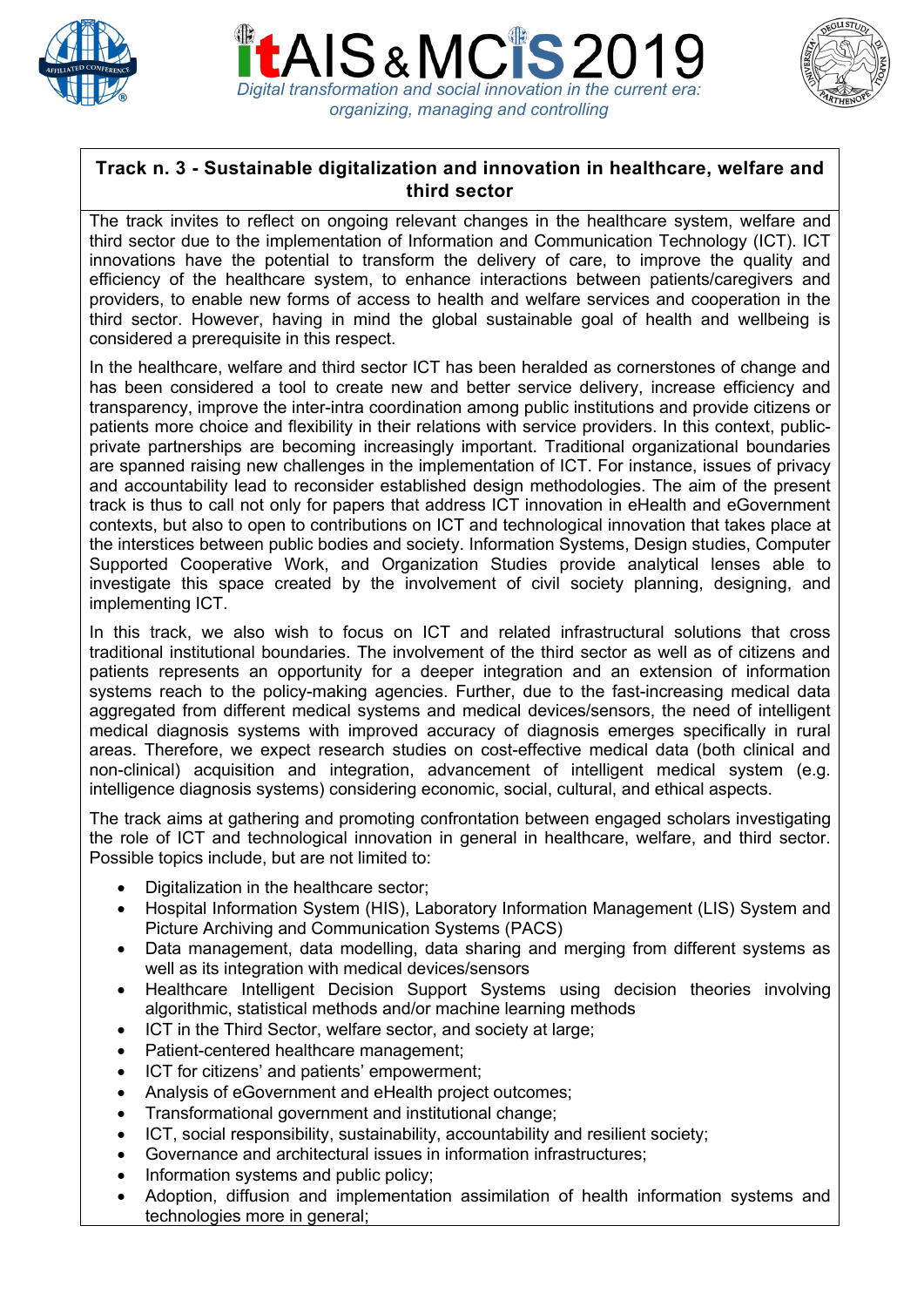





- Routines, practices, and technological innovation in healthcare;
- Organizational, operational, clinical, and financial implications of Health Information Systems use.

## **Type of contributions invited:**

We solicit full papers but it is also possible to submit research-in-progress research, or short paper in related fields. Papers exploring new directions or areas are also welcome.

| <b>Track Co-Chairs</b>            |                                                                                                                                                                                                                                                                                                                                                                                                                                                                                                                                                                                                                                                                                                                                                                                                                                                                                                                                                                      |
|-----------------------------------|----------------------------------------------------------------------------------------------------------------------------------------------------------------------------------------------------------------------------------------------------------------------------------------------------------------------------------------------------------------------------------------------------------------------------------------------------------------------------------------------------------------------------------------------------------------------------------------------------------------------------------------------------------------------------------------------------------------------------------------------------------------------------------------------------------------------------------------------------------------------------------------------------------------------------------------------------------------------|
| Name - Surname                    | Miria Grisot                                                                                                                                                                                                                                                                                                                                                                                                                                                                                                                                                                                                                                                                                                                                                                                                                                                                                                                                                         |
| Title                             | Dr. - Associate Professor                                                                                                                                                                                                                                                                                                                                                                                                                                                                                                                                                                                                                                                                                                                                                                                                                                                                                                                                            |
| E-mail                            | miriag@ifi.uio.no                                                                                                                                                                                                                                                                                                                                                                                                                                                                                                                                                                                                                                                                                                                                                                                                                                                                                                                                                    |
| Affiliation                       | Kristiania University College (Norway)                                                                                                                                                                                                                                                                                                                                                                                                                                                                                                                                                                                                                                                                                                                                                                                                                                                                                                                               |
| Short bio                         | Maria Grisot: I am interested in understanding ICT-enabled processes of<br>practice innovation and organisational change from a socio-technical<br>perspective. I study technology through case study research using<br>interpretive approaches and ethnographic methods; and theoretically I am<br>theories of technology, information infrastructures,<br>interested in<br>institutional theory, and material semiotic approaches. I currently conduct<br>research on the role of ICT in transforming information and<br>communication practices in the healthcare context.                                                                                                                                                                                                                                                                                                                                                                                        |
| Name - Surname                    | Cunjin Luo                                                                                                                                                                                                                                                                                                                                                                                                                                                                                                                                                                                                                                                                                                                                                                                                                                                                                                                                                           |
| <b>Title</b>                      | <b>Associate Professor</b>                                                                                                                                                                                                                                                                                                                                                                                                                                                                                                                                                                                                                                                                                                                                                                                                                                                                                                                                           |
| E-mail                            | cunjin.luo@yahoo.co.uk                                                                                                                                                                                                                                                                                                                                                                                                                                                                                                                                                                                                                                                                                                                                                                                                                                                                                                                                               |
| Affiliation                       | Southwest Medical University (China)                                                                                                                                                                                                                                                                                                                                                                                                                                                                                                                                                                                                                                                                                                                                                                                                                                                                                                                                 |
| Short bio                         | Dr. Cunjin Luo is an Associate Professor in the Key Lab of Medical<br>Electrophysiology, Ministry of Education, Southwest Medical University,<br>China. He obtained his PhD in Computer Science from Harbin Institute of<br>Technology, China. His research focuses on Intelligence Medical<br>Diagnosis Systems, Cardiac Electrophysiology and Medical Data<br>Analytics using Algorithms, Statistical Methods and Artificial Intelligence.<br>He has obtained a National Science Foundation of China (NSFC) grant<br>on computer modelling and healthcare diagnosis, and a science-<br>technology collaborative grant funded by Luzhou Government in China to<br>address the sustainability goal of health and wellbeing in rural places. He<br>has published widely in key medical journals including British Journal of<br>Pharmacology, PlosOne, Physiological Measurement as well as the<br>international conferences such as IEEE CINC, IEEE EMBC, IEEE BIBM. |
| Name - Surname<br>Title<br>E-mail | Valentina lacopino<br>Dr. - PostDoc<br>valentina.iacopino@unicatt.it                                                                                                                                                                                                                                                                                                                                                                                                                                                                                                                                                                                                                                                                                                                                                                                                                                                                                                 |
| Affiliation                       | Università Cattolica del Sacro Cuore (Italy)                                                                                                                                                                                                                                                                                                                                                                                                                                                                                                                                                                                                                                                                                                                                                                                                                                                                                                                         |
| Short bio                         | Valentina lacopino, PhD, is Postdoctoral Researcher in Organization<br>Studies and Human Resource Management at the Università Cattolica<br>del Sacro Cuore, Department of Management. Her research interests and<br>publications focus on the adoption processes of innovations in health<br>care at institutional, organizational and professional level. In her studies,<br>she applies social network analysis techniques to understand the role of<br>inter-organizational and professional networks in the process of adoption<br>and diffusion of medical technologies and organizational learning.                                                                                                                                                                                                                                                                                                                                                           |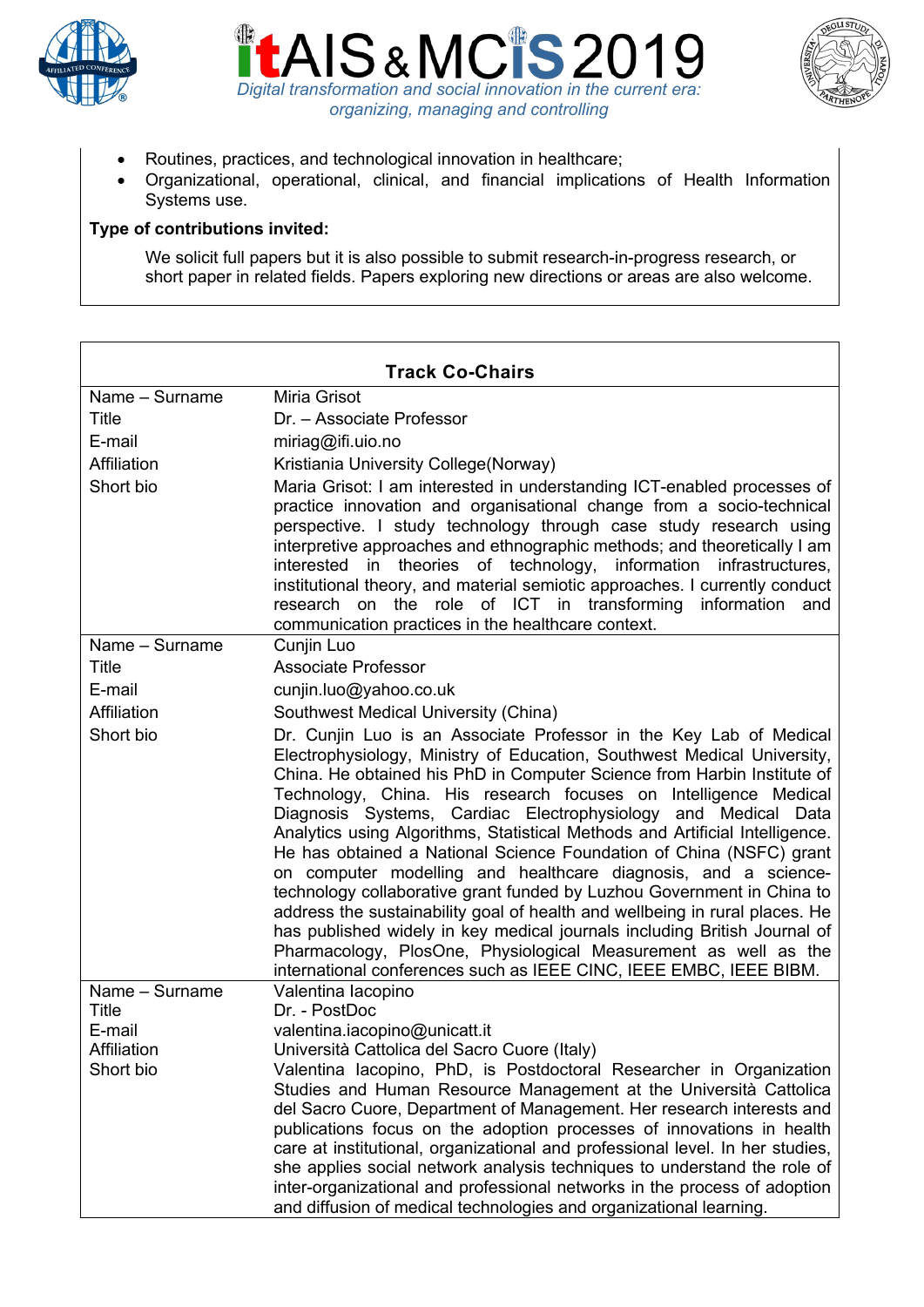





| Name - Surname | <b>Tomas Lindroth</b>                                                                                                                                                                                                                                                                                                                                                                                                                                                                                                                       |
|----------------|---------------------------------------------------------------------------------------------------------------------------------------------------------------------------------------------------------------------------------------------------------------------------------------------------------------------------------------------------------------------------------------------------------------------------------------------------------------------------------------------------------------------------------------------|
| Title          | Dr. - PostDoc                                                                                                                                                                                                                                                                                                                                                                                                                                                                                                                               |
| E-mail         | tomas.lindroth@ait.gu.se                                                                                                                                                                                                                                                                                                                                                                                                                                                                                                                    |
| Affiliation    | University of Gothenburg (Sweden)                                                                                                                                                                                                                                                                                                                                                                                                                                                                                                           |
| Short bio      | Tomas Lindroth is a postdoc at University of Gothenburg. He studied<br>informationsystems at University West and received his Ph.D. From<br>University of Gothenburg. Tomashas researched the hybrids<br>assemblages of humans and mobile technology, experientialcomputing in<br>higher education, the datafication of work and design processes<br>ofplatforms. Tomas has published in journals and conferences within<br>educationaltechnologies, human computer-interaction, cscw, health<br>informatics as well asinformation systems. |

## **Track programme committee members**

- Roberta Bernardi, roberta.bernardi@bristol.ac.uk, University of Bristol, UK
- Ludovico Bullini Orlandi, ludovico.bulliniorlandi@univr.it, University of Verona, Italy
- Alice Comi, a.comi@reading.ac.uk, University of Reading, UK
- Paolo Depaoli, paolo.depaoli@uniroma1.it, Sapienza University of Rome, Italy
- Ben Eaton, b.d.eaton@surrey.ac.uk, University of Surrey, UK
- Ying He, ying.he@dmu.ac.uk, De Montfort University, UK.
- Magda Hercheui, m.hercheui@ucl.ac.uk, UCL School of Management, UK
- Federico Iannacci, federico.iannacci@canterbury.ac.uk, Canterbury Christ Church University, UK
- Valentina Lichtner, V.Lichtner@leeds.ac.uk, Leeds University, UK
- Francesco Miele, miele@fbk.eu, Fondazione Bruno Kessler, Italy
- Andrea Resca, aresca@luiss.it, Luiss "Guido Carli" University, Italy
- Francesca Ricciardi, francesca.ricciardi@univr.it, University of Verona, Italy
- Teresa Scantamburlo, teresa.scantamburlo@unive.it, University of Venice, Cà Foscari, Italy
- Armando Suppa, armando.suppa@univr.it, University of Verona, Italy
- NiccolòTempini, N.Tempini@exeter.ac.uk, University of Exeter, UK
- PolyxeniVasilakopoulou, polyxeni.vasilakopoulou@uia.no, University of Agder, Norway
- Kuanquan Wang, wangkq@hit.edu.cn, Harbin Institute of Technology, China.
- Henggui Zhang, H.Zhang-3@manchester.ac.uk, University of Manchester, UK.

## **Submission**

Submissions will be evaluated through a standard blind review process. Track chairs will ensure anonymity of the review process.

Authors are highly encouraged to seek guidance from Track Chairs prior submitting the paper. We highly encourage authors to formalize this process by sending an abstract to the Track Chairs to receive feedback and guidance. Formal submission must specify the track that they are intended for. The page limit for contributions submitted in English is equal to 12 pages (maximum). Formatting rules (LNCS Springer format) are available at this link:

http://www.springer.com/it/computer-science/lncs/conference-proceedings-guidelines